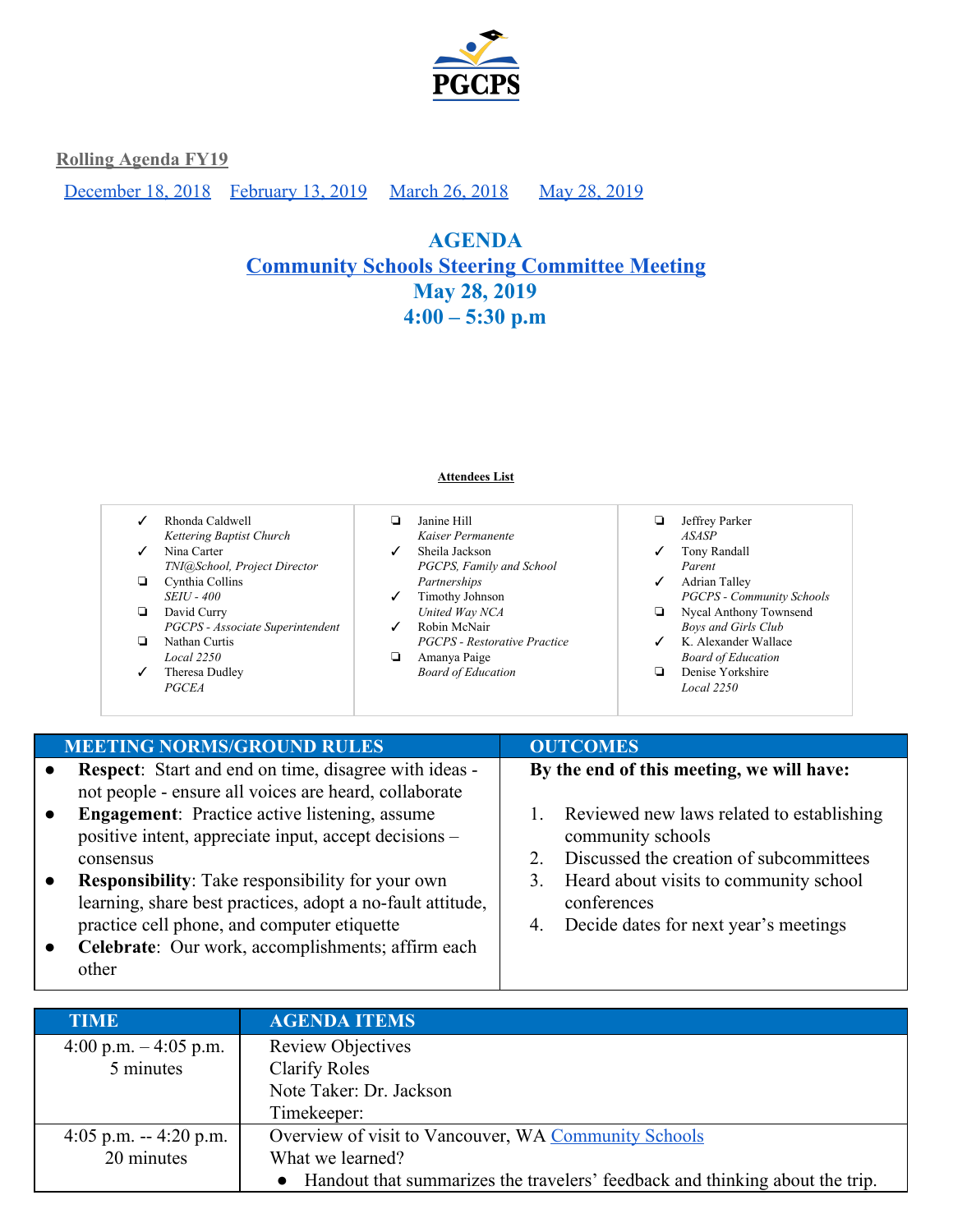

|                        | Spoke to structure of the site visit as a bonus                               |
|------------------------|-------------------------------------------------------------------------------|
|                        | Site visits at actual schools<br>$\bullet$                                    |
|                        | The vans for Family and Community Resource centers<br>$\bullet$               |
|                        | How they assessed their needs<br>$\bullet$                                    |
|                        | Saw how TNI at schools and PGCPS have already established relationships       |
|                        | with department of social services                                            |
|                        | 18 schools                                                                    |
|                        | Funding from philanthropic sources was paramount<br>$\bullet$                 |
|                        | Interesting cultural differences that impact behavior, discipline, etc.       |
|                        | Socioeconomic difference between PGCPS and VPS; as well as within             |
|                        | Vancouver                                                                     |
|                        | Authenticity of community organizations to support and engage community       |
|                        | schools                                                                       |
|                        | Family and Community Resource rooms in buildings                              |
|                        | Pay attention to cultural proficiency                                         |
|                        | Partners tapped into like Costco<br>$\bullet$                                 |
|                        | "Room Service" concept: teacher can call front office for immediate support   |
|                        | to keep classroom momentum                                                    |
|                        | • Vans serve basic needs of any family                                        |
|                        | Foundation grants available for 25% of rent for families through<br>$\bullet$ |
|                        | Overt conversations with donors about our specific needs<br>$\bullet$         |
|                        | We need a conversation with our school system's Foundation about bifurcating  |
|                        | resources to support Community Schools initiative                             |
|                        | We must provide training to community members about the target of the         |
|                        | <b>Community Schools Concept</b>                                              |
|                        | Gradual implementation<br>$\bullet$                                           |
|                        | Were open to self-reflection about their growth needs and implementation      |
|                        | challenges                                                                    |
| 4:20 p.m. $-4:35$ p.m. | Overview of attending the Community School Leadership Network conference in   |
| 15 minutes             | Grand Rapids, Michigan                                                        |
|                        | What we learned?                                                              |
|                        | 25,000 Community Schools by 2025                                              |
|                        | Great training opportunities from agencies that are currently training CSC    |
|                        | National Center for Community Schools -- Children's Aid<br>$\bullet$          |
|                        | <b>United Community Schools</b><br>$\bullet$                                  |
|                        | <b>Baltimore Family League</b>                                                |
|                        | Promise Heights -- University of Maryland School of Social Work<br>$\bullet$  |
|                        | Binghamton University -- Community School Coordinator Certification           |
|                        | (Online)                                                                      |
|                        | Great partnership opportunities                                               |
|                        | SUN Community Schools -- Portland, OR<br>$\bullet$                            |
|                        | Hartford, CN Community Schools<br>$\bullet$                                   |
|                        | <b>ACT Knowledge -- External Evaluator</b>                                    |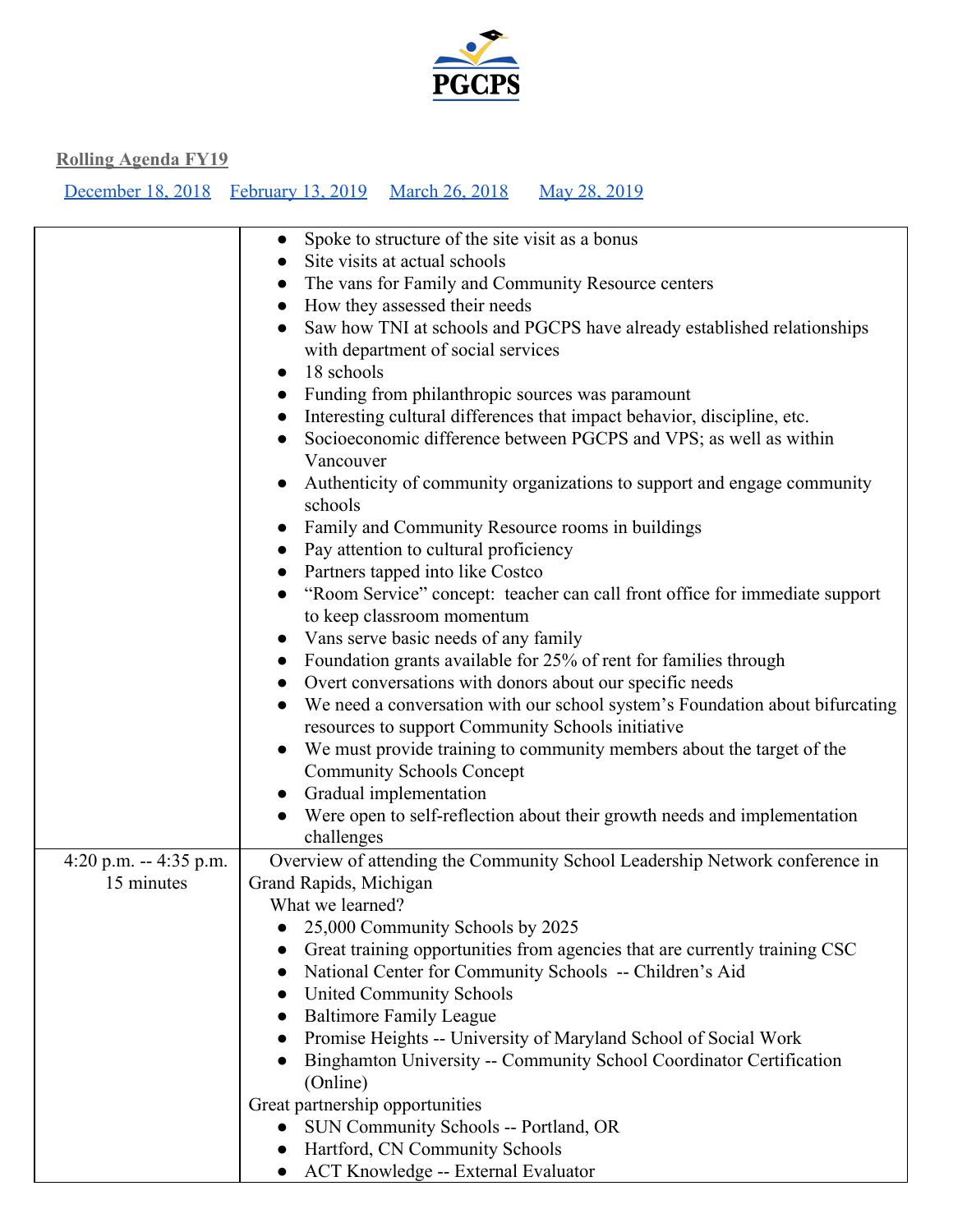

|                                       | Kent School Services Network - serves 60 Community Schools n the Grand<br>$\bullet$<br>Rapids area and has several artifacts/products to share as a resource bank<br>ANNOUNCEMENT: We have an evaluator assigned from Dr. Schrader's<br>"Applied Research Office" to look at program implementation towards<br>improved student outcomes<br>o Further ponderings:<br>How will we look at role of PGCEA in this initiative?<br>How will we comply with:<br>Kirwan Implementation<br><b>ESSA</b> requirements                                                                                                                               |
|---------------------------------------|-------------------------------------------------------------------------------------------------------------------------------------------------------------------------------------------------------------------------------------------------------------------------------------------------------------------------------------------------------------------------------------------------------------------------------------------------------------------------------------------------------------------------------------------------------------------------------------------------------------------------------------------|
| 4:35 p.m. -- 4:45 p.m.<br>10 minutes  | Where are we with our hiring of staff?<br>Instructional Specialist for Dr. Talley's office to be approved by BOE in June<br>and will start on July 1st<br>Community School Coordinators: for the selected schools - just re-advertised<br>Friday to close on June 6/7 with interviews on June 24th<br>PGCEA thought these would be PGCEA positions and they were<br>$\bigcirc$<br>advertised as ASASP positions<br>How will we ensure that the relationship with PGCEA is maintained?<br>$\bigcirc$                                                                                                                                       |
| 4:45 p.m -- $5:00$ p.m.<br>15 minutes | Assessment tools for school<br><b>Needs Assessment</b><br>http://pages.email.nea.org/your-school-checklist/                                                                                                                                                                                                                                                                                                                                                                                                                                                                                                                               |
| 5:00 p.m. -- 5:15 p.m.<br>15 minutes  | Subcommittees<br>Needs and Asset Assessments<br>Reviewing the draft needs assessments and determining what to add<br>О<br>and take away<br>Connecting to our 6 Pillars<br>$\circ$<br><b>VOLUNTEERS:</b><br>$\circ$<br>$\blacksquare$ K Alexander Wallace<br><b>Rhonda Caldwell</b><br><b>Timothy Johnson</b><br><b>Nina Carter</b><br><b>Christina Olukunle</b><br><b>Kyle Serrette</b><br>$\blacksquare$<br><b>Come back by July 11th</b><br>$\circ$<br><b>Logic Model</b><br>Crafting our PGCPS logic model<br>$\bigcirc$<br>Editing our draft logic model<br>O<br><b>VOLUNTEERS:</b><br>O<br><b>Tony Randall</b><br><b>Nina Carter</b> |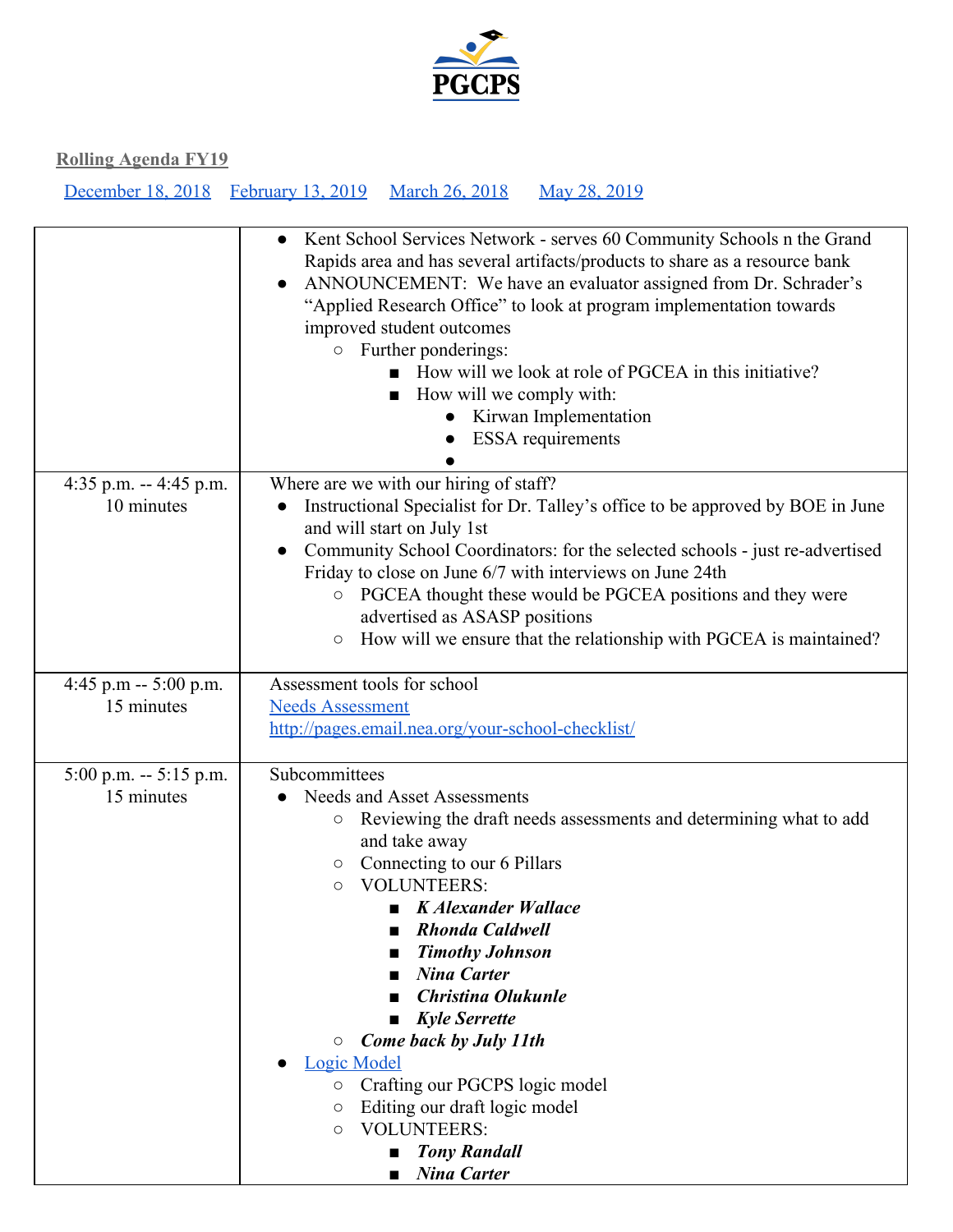

|                          | <b>Theresa Mitchell Dudley</b><br>$\blacksquare$                                                                 |
|--------------------------|------------------------------------------------------------------------------------------------------------------|
|                          | <b>Sheila Jackson</b><br>■                                                                                       |
|                          | <b>Adrian Talley</b>                                                                                             |
|                          | <b>Kyle Serrette</b><br>$\blacksquare$                                                                           |
|                          | <b>Come back on September 12th</b><br>$\bigcirc$                                                                 |
|                          | <b>Summer Training</b>                                                                                           |
|                          | Designing summer training for principals and staff<br>$\circ$                                                    |
|                          | ■ PGCEA has planned workshops for parents/community                                                              |
|                          | members on June 13th Cora Rice ES, Gholson MS, or Fairmont                                                       |
|                          | Heights HS                                                                                                       |
|                          | PGCEA has a brochure already developed to use as a                                                               |
|                          | tool at trainings                                                                                                |
|                          | Needs the logo of PGCPS Community Schools                                                                        |
|                          | embedded - with money requested from PGCPS to help                                                               |
|                          | pay for it                                                                                                       |
|                          | <b>VOLUNTEERS</b>                                                                                                |
|                          | <b>Theresa Mitchell Dudley</b>                                                                                   |
|                          | <b>Adrian Talley</b>                                                                                             |
|                          | <b>Nina Carter</b>                                                                                               |
|                          | <b>Rhonda Caldwell</b>                                                                                           |
|                          | <b>Robin McNair</b>                                                                                              |
|                          | <b>Kyle Serrette</b>                                                                                             |
| $5:15$ p.m. $-5:30$ p.m. | <b>Update on Blueprint for Maryland's Future</b>                                                                 |
| 15 minutes               | Requires that any school at 80% or higher FARMS must be designated as a                                          |
|                          | community school; Our schools include the following:                                                             |
|                          | Adelphi ES, Beacon Heights ES, Bladensburg ES, Buck Lodge MS, Calverton                                          |
|                          | ES, Carole Highlands ES, Carrollton ES, Chillum ES, Cool Spring ES, Dodge                                        |
|                          | Park ES, Felegy ES, Flintstone ES, Forest Heights ES, Spellman ES,                                               |
|                          | Glassmanor ES, Glenridge ES, Hollywood ES, International HS @ Langley                                            |
|                          | Park, McHenry ES, Woods ES, Lamont ES, Langley Park/McCormick ES,                                                |
|                          | Lewisdale ES, Mary Harris Mother Jones ES, Orem MS, Oaklands ES, Port                                            |
|                          | Towns ES, Ridgecrest ES, Riverdale ES, Roger Heights ES, Rosa Parks ES,                                          |
|                          | Springhill Lake ES, Templeton ES, Stone ES, Beanes ES, Wirt MS, and                                              |
|                          | Woodridge ES                                                                                                     |
|                          | PGCPS has 37 such schools                                                                                        |
|                          | Provides funding of \$248,833 for each school to hire a Community School                                         |
|                          | Coordinator and a health practitioner                                                                            |
|                          | Funds left over may be used for wrap around services at those schools                                            |
|                          | Funds are to be distributed directly to each eligible school unless a school<br>$\bullet$                        |
|                          |                                                                                                                  |
|                          | district has 40 or more schools then the county board may expend the funds for                                   |
|                          |                                                                                                                  |
|                          | wrap around services or needs assessments                                                                        |
|                          | Needs Assessment must be completed by June 2021<br>$\circ$<br>What will be the hiring and training process?<br>О |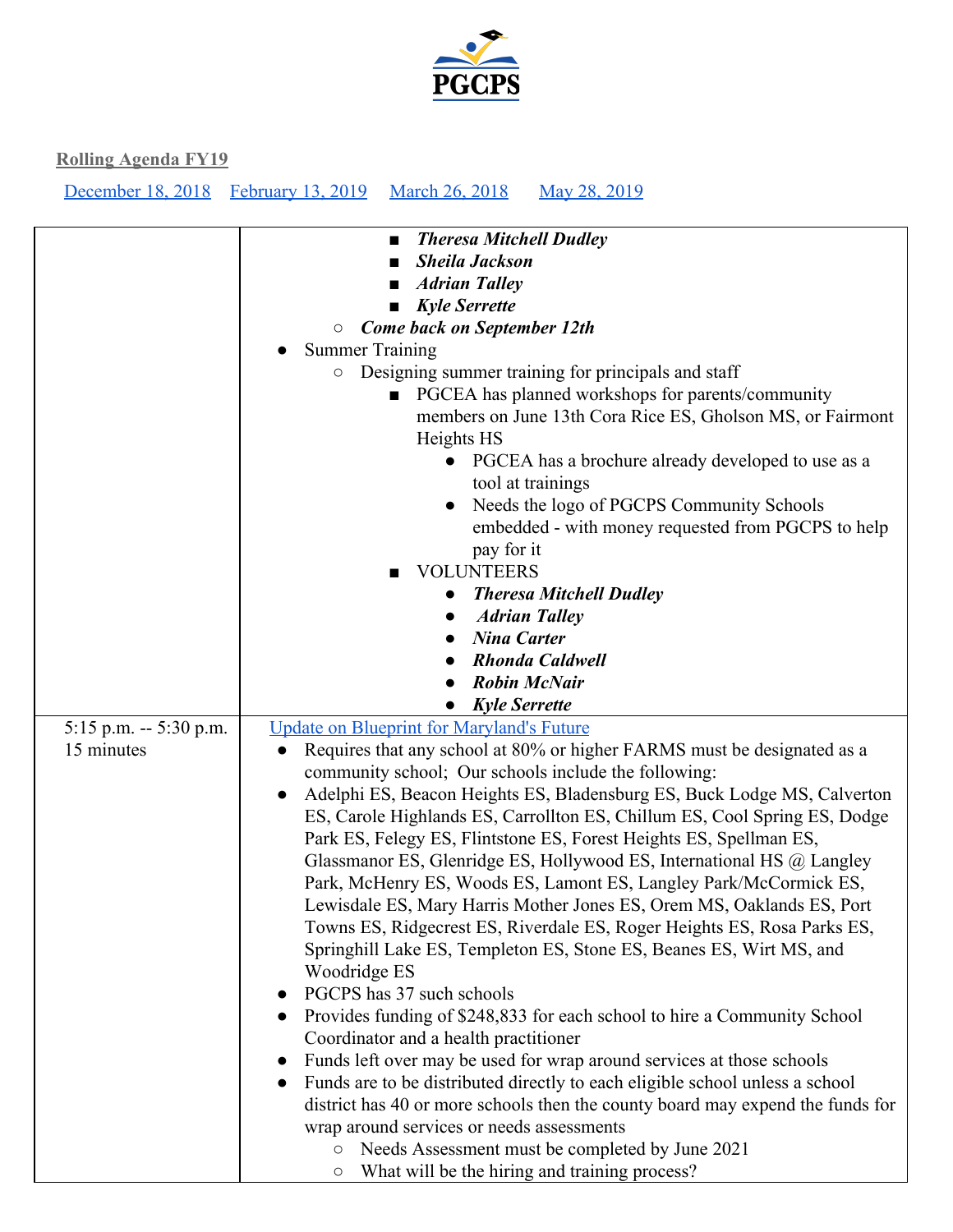

| 5:30 p.m. $-$ 5:40 p.m.<br>10 minutes | Proposed dates for future meetings<br>July 11<br>$\bullet$<br>September 12<br>$\bullet$<br>November 14<br>$\bullet$<br>January 16<br>$\bullet$<br>March 19<br>$\bullet$<br>May 14<br>$\bullet$ |                                                                                                  |  |  |
|---------------------------------------|------------------------------------------------------------------------------------------------------------------------------------------------------------------------------------------------|--------------------------------------------------------------------------------------------------|--|--|
| Meeting Evaluation                    | Pluses $(+)$<br>Quorum reached<br>Robust discussion<br>Committees formed and charged                                                                                                           | Deltas $(-)$<br>• Must start on time to end on<br>time!<br>Need subcommittee chairs<br>$\bullet$ |  |  |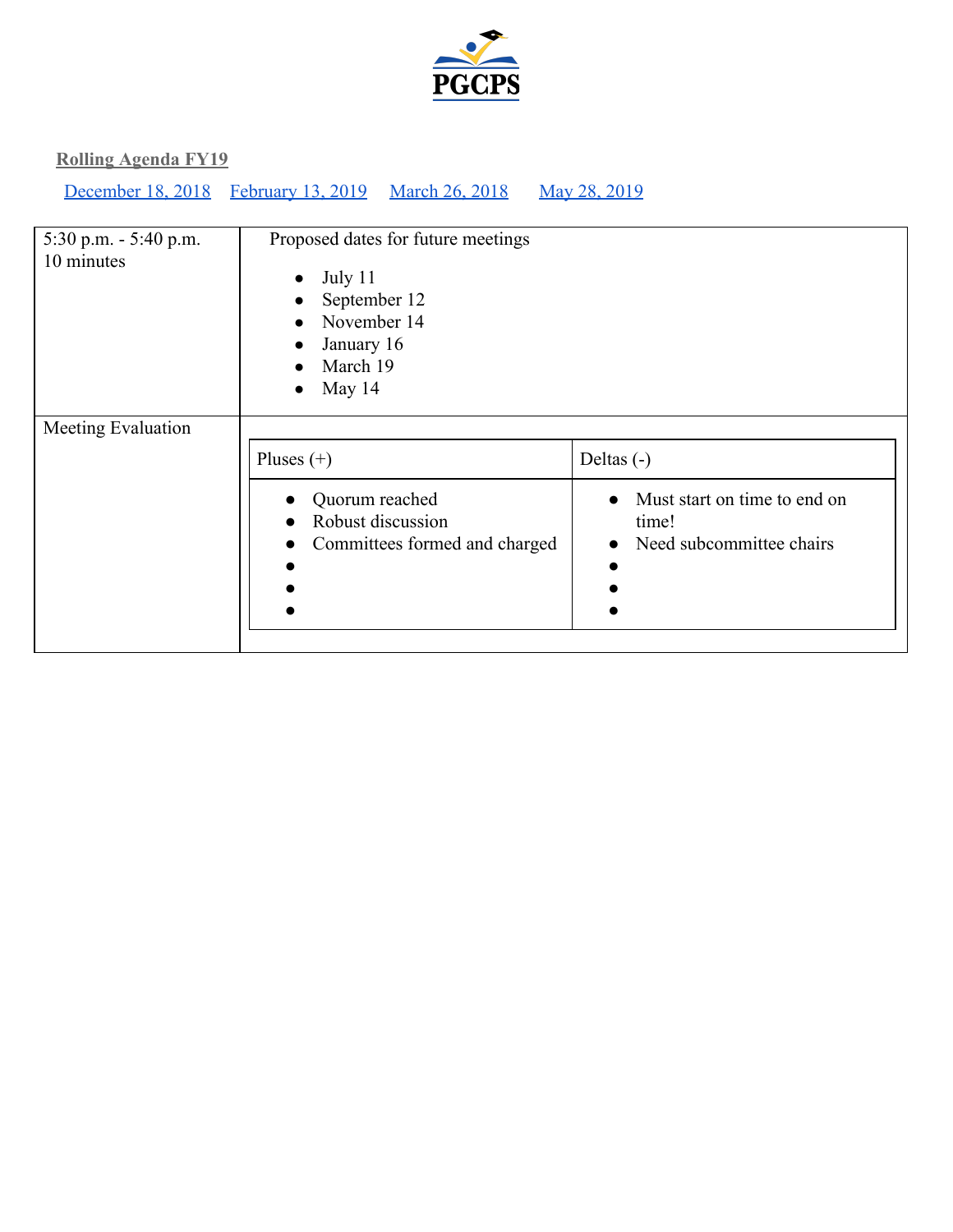

[December 18, 2018](#page-10-0) [February 13, 2019](#page-7-0) [March 26, 2018](#page-5-0) May 28, 2019

# <span id="page-5-0"></span>**AGENDA [Community](https://drive.google.com/drive/folders/18QeyLTvYcndJoTuZcEYVRb7aLcca860v?usp=sharing) Schools Steering Committee Meeting March 26, 2019 4:00 – 5:30 p.m.**

|   | Rhonda Caldwell                  |   | Janine Hill                           |              | Jeffrey Parker                   |
|---|----------------------------------|---|---------------------------------------|--------------|----------------------------------|
|   | Kettering Baptist Church         |   | Kaiser Permanente                     |              | ASASP                            |
|   | Nina Carter                      | u | Sheila Jackson                        | ✓            | Tony Randall                     |
|   | TNI@School, Project Director     |   | PGCPS, Family and School Partnerships |              | Parent                           |
| ▫ | Cynthia Collins                  | u | Timothy Johnson                       | ✓            | Adrian Talley                    |
|   | <b>SEIU - 400</b>                |   | United Way NCA                        |              | <b>PGCPS - Community Schools</b> |
| ▫ | David Curry                      | ✓ | Robin McNair                          | ✓            | Nycal Anthony Townsend           |
|   | PGCPS - Associate Superintendent |   | <b>PGCPS</b> - Restorative Practice   |              | <b>Boys and Girls Club</b>       |
| ◘ | Nathan Curtis                    | u | Amanya Paige                          | $\checkmark$ | K. Alexander Wallace             |
|   | Local 2250                       |   | <b>Board of Education</b>             |              | <b>Board of Education</b>        |
|   | Theresa Dudley                   |   |                                       |              | Denise Yorkshire                 |
|   | <b>PGCEA</b>                     |   |                                       |              | Local 2250                       |

**Attendees List**

## **PRE-WORK:**

❖ **Review & Prepare to Discuss: [Community Schools Site Standards](https://drive.google.com/file/d/16eb4HJpqcQ4iQRqBfANKU5cVMCywxPPQ/view?usp=sharing)**

| <b>MEETING NORMS/GROUND RULES</b>                                                                                                                                                                                                                                                                                                                                | <b>OUTCOMES</b>                                                                                                                                                                                                                                |
|------------------------------------------------------------------------------------------------------------------------------------------------------------------------------------------------------------------------------------------------------------------------------------------------------------------------------------------------------------------|------------------------------------------------------------------------------------------------------------------------------------------------------------------------------------------------------------------------------------------------|
| <b>Respect:</b> Start and end on time, disagree with ideas -<br>not people - ensure all voices are heard, collaborate                                                                                                                                                                                                                                            | By the end of this meeting, we will have:                                                                                                                                                                                                      |
| <b>Engagement:</b> Practice active listening, assume<br>positive intent, appreciate input, accept decisions –<br>consensus<br><b>Responsibility:</b> Take responsibility for your own<br>learning, share best practices, adopt a no-fault attitude,<br>practice cell phone, and computer etiquette<br>Celebrate: Our work, accomplishments; affirm each<br>other | Reviewed pillars<br>Discussed adding more schools to pilot and<br>6.<br>process for doing so<br>Reviewed logic model<br>7.<br>Determined ways to evaluate success of<br>8.<br>implementation<br>Started discussion about needs assessment<br>9 |

| <b>TIME</b>             | <b>AGENDA ITEMS</b>      |
|-------------------------|--------------------------|
| 4:00 p.m. $-$ 4:05 p.m. | <b>Review Objectives</b> |
| 5 minutes               | <b>Clarify Roles</b>     |
|                         | Note Taker:              |
|                         | Timekeeper:              |
| 4:05 p.m. $-4:15$ p.m.  | <b>PGCPS 6 Pillars</b>   |
| 10 minutes              |                          |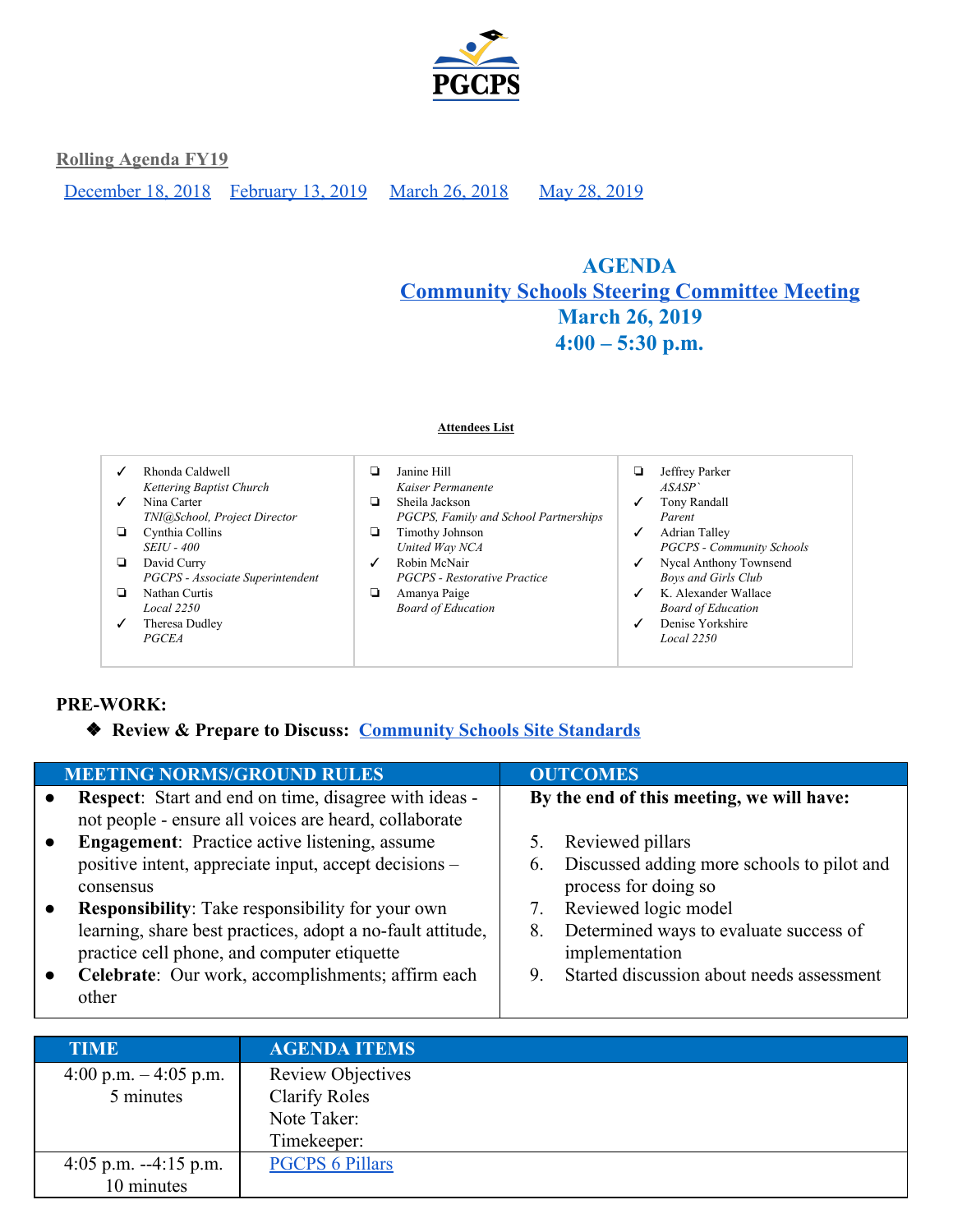

|                                      | We need to ensure that as we explain Multi-tiered Systems of Support, we<br>provide a robust explanation of all the parts that fall within this area especially<br>restorative practices. Restorative practices are new to PGCPS and we need to<br>ensure that everyone understand all the parts of that program<br>Modification was made to Multi-tiered System Of Support definition to<br>enhance "restorative practices.                                                                                                                                                                                                                                                                                                                                                                                                                                                                                                                                                                                                                                  |
|--------------------------------------|---------------------------------------------------------------------------------------------------------------------------------------------------------------------------------------------------------------------------------------------------------------------------------------------------------------------------------------------------------------------------------------------------------------------------------------------------------------------------------------------------------------------------------------------------------------------------------------------------------------------------------------------------------------------------------------------------------------------------------------------------------------------------------------------------------------------------------------------------------------------------------------------------------------------------------------------------------------------------------------------------------------------------------------------------------------|
| 4:15 p.m. $-4:50$ p.m.<br>35 minutes | Explain CSI and TSI program<br><b>Proposed Kirwin Commission Schools</b><br>Adding new schools to the pilot program<br>Application process?<br><b>ESSA Resolution</b><br>The CEO's FY20 budget had 2.0 FTE for Community School Coordinators<br>The BOE has augmented those FTEs by 2 to a total of 4 FTEs<br>BOE does not approve the budget until June of 2019<br>Due to what is happening in the state legislature with the possible funding of<br>the Kirwin Commission, it is possible we may have multiple schools that have<br>to be identified as community schools<br>We will need to continue on with Fairmont Heights and G. James Gholson as<br>our pilot schools; If the BOE approve the budget to include 2 more FTEs, then<br>we will use the 2019-2020 school year as a planning/training year to bring on<br>more schools for the 2020-2021 school year<br>We may have to add any school identified as a CSI school.<br>Our committee will still need to create an application process and determine<br>the requirements of schools to apply |
| 4:50 p.m. $-5:05$ p.m.<br>15 minutes | <b>Logic Model</b><br><b>Modifications:</b><br>Under the column "What Can Happen" column can we add positive<br>discipline?<br>We need to provide contextual information to support the logic model<br>There is nothing on the logic model about facilities in the column<br>"Input"<br>Under the column, "Short-term Results", we need to add Reduction in<br>suspensions<br>In the columns "Short Term Results and Long-term Results, we need to<br>add something about improved culture<br>Business community is not represented in the logic model -- Add to<br>"Short and Long term"<br>We have to make sure that if we are going to have "Early Childhood<br>Development as noted in the second column, then any elementary<br>community school must offer PreK programs                                                                                                                                                                                                                                                                                |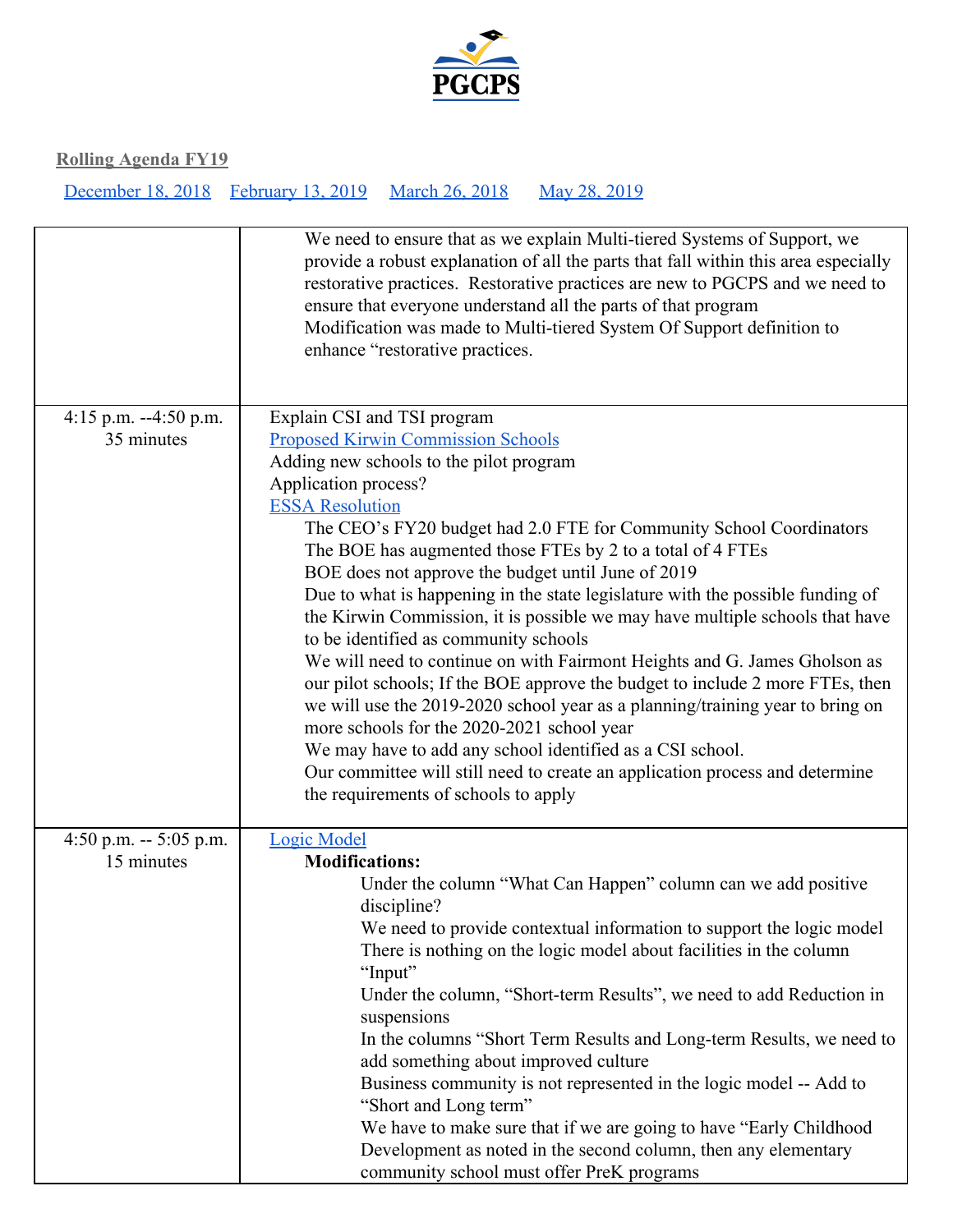

[December 18, 2018](#page-10-0) [February 13, 2019](#page-7-0) [March 26, 2018](#page-5-0) May 28, 2019

|                                        | <b>Questions:</b><br>Under the column "Long Term Results" how do we measure<br>"Communities are desirable places to live?"<br>Input column -- Leadership and Initiative level infrastructure-- we need<br>to make sure we have support for expand the knowledge of leadership<br>on community schools<br>Review the document to make sure that the language matches PGCPS language |
|----------------------------------------|------------------------------------------------------------------------------------------------------------------------------------------------------------------------------------------------------------------------------------------------------------------------------------------------------------------------------------------------------------------------------------|
|                                        | How do we evaluate our implementation?                                                                                                                                                                                                                                                                                                                                             |
| $5:05$ p.m. $-5:25$ p.m.<br>20 minutes | <b>Chicago Needs Assessment</b><br><b>NY Needs Assessment</b><br><b>CCS</b> Assessment<br>NEA has an opportunity checklist that is a one sheet document that can be used as a<br>way to do a needs assessment.                                                                                                                                                                     |
|                                        | Action Items: Our next meeting is not until May 28. You will receive homework<br>via email.                                                                                                                                                                                                                                                                                        |

**AGENDA [Community](https://drive.google.com/drive/folders/18QeyLTvYcndJoTuZcEYVRb7aLcca860v?usp=sharing) Schools Steering Committee Meeting February 13, 2019 4:00 – 5:30 p.m.**

<span id="page-7-0"></span>**Attendees List**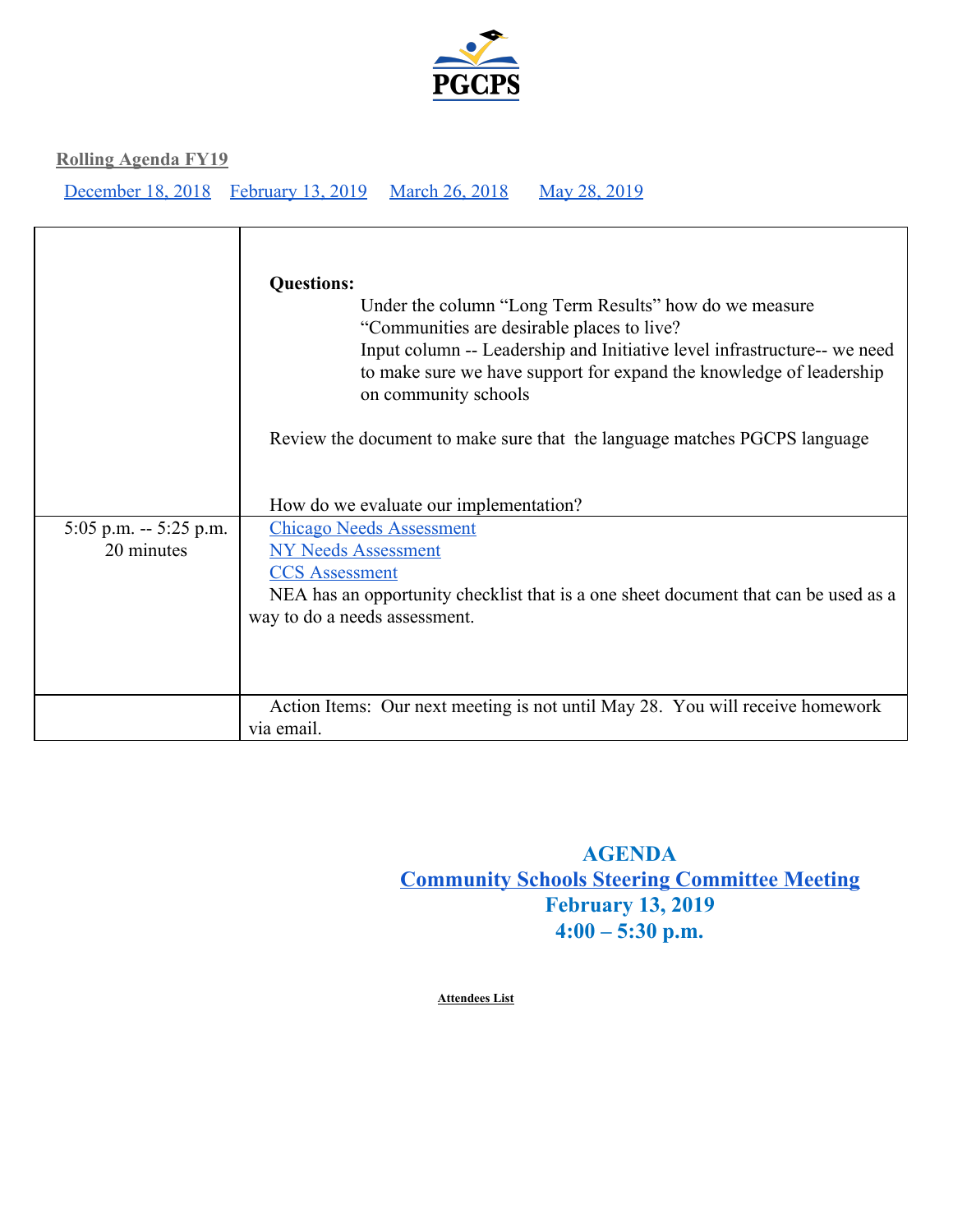

#### [December 18, 2018](#page-10-0) [February 13, 2019](#page-7-0) [March 26, 2018](#page-5-0) May 28, 2019

- ✓ Rhonda Caldwell *Kettering Baptist Church*
- ✓ Nina Carter *TNI@School, Project Director*
- ✓ Cynthia Collins *SEIU - 400*
- ✓ David Curry *PGCPS - Associate Superintendent*
- ✓ Nathan Curtis *Local 2250*
- ✓ Theresa Dudley *PGCEA* ✓ Janine Hill
- *Kaiser Permanente* ❏ Sheila Jackson
- *PGCPS, Family and School Partnerships*
- ✓ Robin McNair *PGCPS - Restorative Practice*
- ✓ Amanya Paige *Board of Education*
- ❏ Jeffrey Parker *ASASP`*
- ✓ Tony Randall *Parent*
- ✓ Adrian Talley *PGCPS - Community Schools*
- ❏ Nycal Anthony Townsend *Boys and Girls Club*
- ❏ K. Alexander Wallace *Board of Education*
- ❏ Denise Yorkshire *Local 2250*

## **PRE-WORK:**

- ❖ **Read & Prepare to Discuss: [The Six Pillars of Community Schools Toolkit](http://iel.org/sites/default/files/Comm%20Schools%20ToolKit-final%20digi-web-5-23-17.pdf)**
- ❖ **Read & Prepare to Discuss: [Community Schools Playbook](https://communityschools.futureforlearning.org/) (page 30-73)**
- ❖ **Edit & Comment: [Community Schools Coordinator Job Description](https://docs.google.com/document/d/1ll5eVmyDYdTVfLuX6VtniSacZXcTaaN9NpsVIYDIZNw/edit?usp=sharing)**
- ❖ **Edit & Comment: [Community Schools Administrative Procedure](https://docs.google.com/document/d/1oNyxkFYsOOKNEXDq6irf1OWKlshQiMCu2McxphY_DBY/edit?usp=sharing)**

|           | <b>MEETING NORMS/GROUND RULES</b>                       | <b>OUTCOMES</b>                                   |
|-----------|---------------------------------------------------------|---------------------------------------------------|
| $\bullet$ | <b>Respect:</b> Start and end on time, disagree with    | By the end of this meeting, we will have:         |
|           | ideas - not people - ensure all voices are heard,       |                                                   |
|           | collaborate                                             | 10. Provided feedback on Administrative           |
| $\bullet$ | <b>Engagement:</b> Practice active listening, assume    | Procedures related to Community Schools           |
|           | positive intent, appreciate input, accept decisions –   | 11. Shared thoughts about suggested pilot schools |
|           | consensus                                               | 12. Discussed PGCPS community school pillars      |
| $\bullet$ | <b>Responsibility:</b> Take responsibility for your own | 13. Compared Comer model with Community           |
|           | learning, share best practices, adopt a no-fault        | Schools model                                     |
|           | attitude, practice cell phone, and computer             |                                                   |
|           | etiquette                                               |                                                   |
| $\bullet$ | Celebrate: Our work, accomplishments; affirm            |                                                   |
|           | each other                                              |                                                   |

| <b>TIME</b>            | <b>AGENDA ITEMS</b>         |                      |                 |                             |
|------------------------|-----------------------------|----------------------|-----------------|-----------------------------|
| 4:00 p.m. $-4:05$ p.m. | <b>Review Objectives</b>    |                      |                 |                             |
| 5 minutes              | <b>Clarify Roles</b>        |                      |                 |                             |
|                        | Note Taker:                 |                      |                 |                             |
|                        | Timekeeper:                 |                      |                 |                             |
| 4:05 p.m. $-4:05$ p.m. | Action Items (Open/Pending) |                      |                 |                             |
| 5 minutes              |                             |                      |                 |                             |
|                        | <b>Action Item</b>          | <b>Status/Update</b> | <b>Assigned</b> | <i><b>*New Due Date</b></i> |
|                        |                             |                      |                 |                             |
|                        |                             |                      |                 |                             |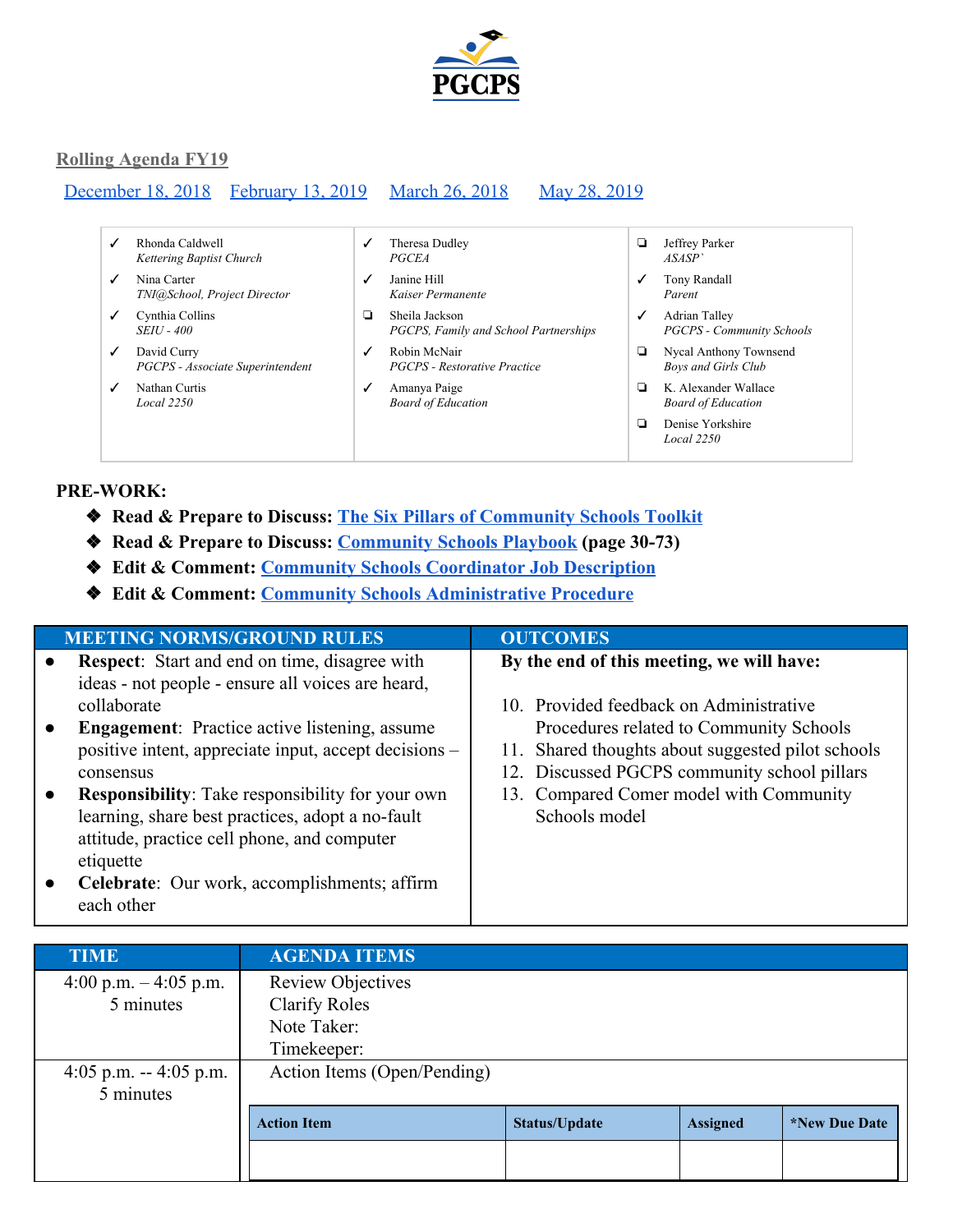

| 4:05 p.m. $-4:35$ p.m.<br>30 minutes     | What are PGCPS pillars for its community schools?<br>Establishing our anchors for our community schools<br>The pillars serve as our foundation and anchor what the schools will do.<br>Having the pillars help to ensure that there is sustainability because the pillars<br>provide a general understanding of what our schools will provide rather than<br>specify a certain program or agency.<br>Though the BOE may want all schools designed at community schools, for<br>now we are focused on doing a pilot with a few schools and then expanding<br>out depending upon what funding is available.<br>We will need to evaluate the success of the program before and after we move<br>$\bullet$<br>forward with expanding community schools designation.<br>Is "ownership" a roof to the pillars? The community, staff, and everyone must<br>take ownership. Ownership must be integrated throughout all of the pillars<br>We agreed to accept the 6 pillars as found in the NEA document. We will<br>work on changing the wording for pillar 1, 2, and 4.<br>○ For 1, "Strong and Proven Curriculum", we change that to "Strategic<br>Curriculum"<br>Pilar 2 currently reads as "High Quality Teaching" and that needs to be<br>changed<br>Pilar 4 currently reads as "Positive Behavior Practices" and that needs<br>$\circlearrowright$<br>to be changed |
|------------------------------------------|--------------------------------------------------------------------------------------------------------------------------------------------------------------------------------------------------------------------------------------------------------------------------------------------------------------------------------------------------------------------------------------------------------------------------------------------------------------------------------------------------------------------------------------------------------------------------------------------------------------------------------------------------------------------------------------------------------------------------------------------------------------------------------------------------------------------------------------------------------------------------------------------------------------------------------------------------------------------------------------------------------------------------------------------------------------------------------------------------------------------------------------------------------------------------------------------------------------------------------------------------------------------------------------------------------------------------------------------------------------------|
| 4:35 p.m. $-5:00$ p.m.<br>25 minutes     | Selection of Community School pilot schools<br>It was recommended that Fairmont Heights, G. James Gholson, and Cora Rice<br>be the pilot schools based upon a review of different data pieces.<br>Would be helpful to have the staff from pilot schools do a capacity assessment<br>to ensure the schools are ready to go on this journey<br>Important to talk with principals and teachers<br>The process should not be top down<br>If these schools are not selected, it was recommended we look at Crossland as<br>a community school because Crossland needs some resources.<br>Having a site coordinator will help to move these schools after examining the<br>needs of the school and community                                                                                                                                                                                                                                                                                                                                                                                                                                                                                                                                                                                                                                                             |
| 5:00 p.m. -- 5:15 p.m.<br>15 minutes     | Understanding differences between Comer Model and Community Schools Model<br>A powerpoint was shared showing the similarities and differences between the<br>two models<br>You can access that powerpoint by visiting our Google site<br>Community Schools is something that is codified in ESSA and the model<br>PGCPS should use because of national recognition                                                                                                                                                                                                                                                                                                                                                                                                                                                                                                                                                                                                                                                                                                                                                                                                                                                                                                                                                                                                 |
| $5:15$ p.m. -- $5:25$ p.m.<br>10 minutes | Review of Community School Coordinator job description homework results<br>Review of Administrative Procedure homework results<br>Changes were made based upon feedback from the committee members<br>$\bullet$                                                                                                                                                                                                                                                                                                                                                                                                                                                                                                                                                                                                                                                                                                                                                                                                                                                                                                                                                                                                                                                                                                                                                    |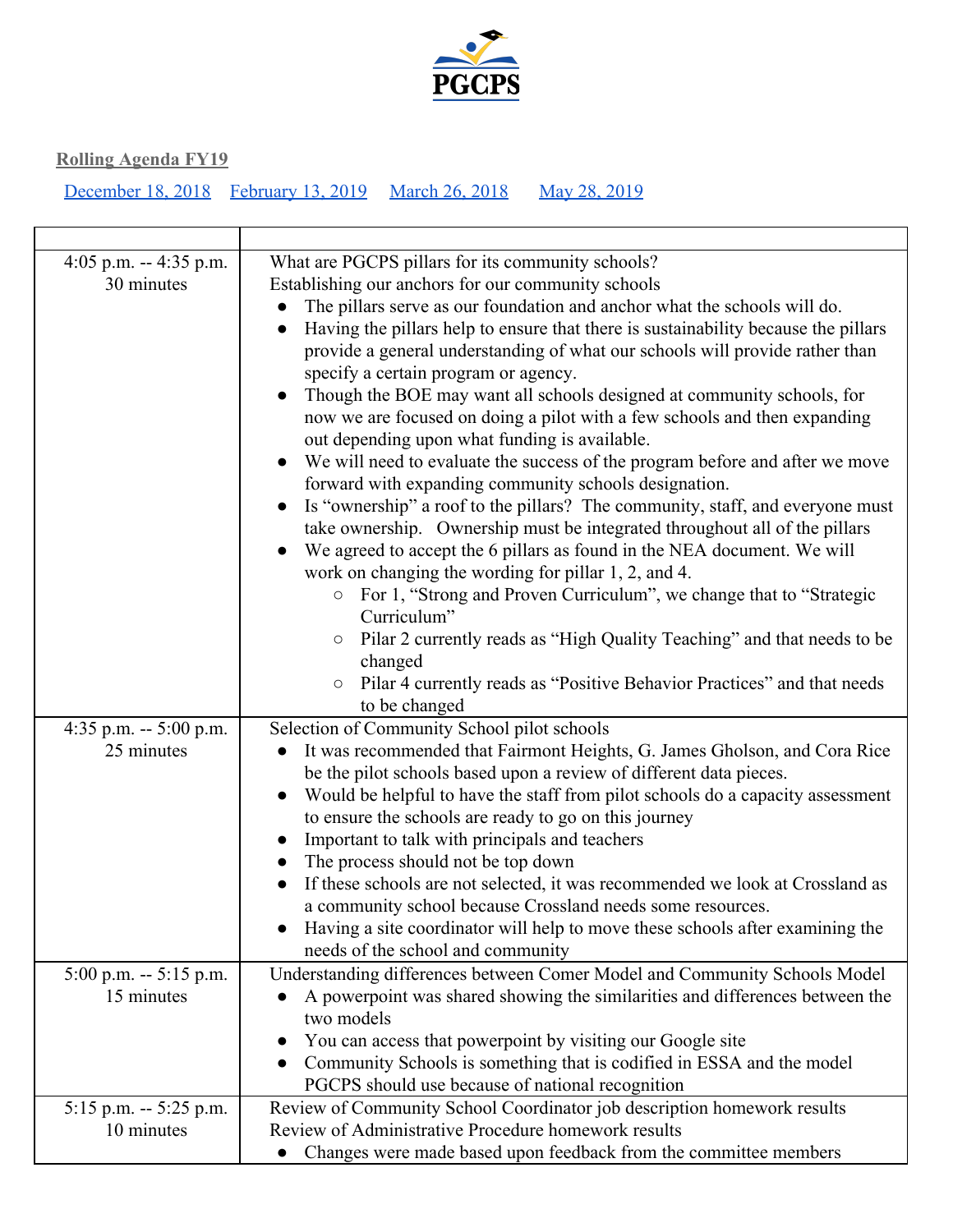

[December 18, 2018](#page-10-0) [February 13, 2019](#page-7-0) [March 26, 2018](#page-5-0) May 28, 2019

|                         | • The Administrative Procedure (AP) will now move forward to legal and then<br>to Dr. Coley and Dr. Gholson for their approval.<br>The job description will go to Compensation and Classification for their<br>approval. |  |  |
|-------------------------|--------------------------------------------------------------------------------------------------------------------------------------------------------------------------------------------------------------------------|--|--|
| 5:25 p.m. $-$ 5:30 p.m. | Items for next meeting                                                                                                                                                                                                   |  |  |
| 5 minutes               | Evaluate the meeting                                                                                                                                                                                                     |  |  |
|                         | Pluses                                                                                                                                                                                                                   |  |  |
|                         | Thanks to Janine Hill for refreshments from Kaiser.                                                                                                                                                                      |  |  |
|                         | Thanks to Theresa Dudley for the boardroom at PGCEA                                                                                                                                                                      |  |  |
|                         | • We were able to come to agreement about the pilot schools and the proposed<br>pillars                                                                                                                                  |  |  |
|                         | <b>Deltas</b>                                                                                                                                                                                                            |  |  |
|                         | Need to end on time                                                                                                                                                                                                      |  |  |
|                         | Need to have food ready at the start of the meeting                                                                                                                                                                      |  |  |
|                         | Set up a conference call-in line for those who need to call in for the meeting                                                                                                                                           |  |  |
|                         |                                                                                                                                                                                                                          |  |  |

## <span id="page-10-0"></span>**AGENDA [Community](https://drive.google.com/drive/folders/18QeyLTvYcndJoTuZcEYVRb7aLcca860v?usp=sharing) Schools Steering Committee Meeting December 18, 2018 4:00 – 5:30 p.m.**

#### **Attendees List**

|              | Rhonda Caldwell<br>Kettering Baptist Church     |         | Theresa Dudley<br><b>PGCEA</b>                          | ✓       | Jeffrey Parker<br><i>ASASP</i>                       |  |
|--------------|-------------------------------------------------|---------|---------------------------------------------------------|---------|------------------------------------------------------|--|
| $\checkmark$ | Nina Carter<br><b>TNI Project Director</b>      | ✓       | Janine Hill<br>Kaiser Permanente                        | ✓       | Tony Randall<br>Parent                               |  |
| $\checkmark$ | Cynthia Collins<br><i>SEIU - 400</i>            | ✓       | Sheila Jackson<br>PGCPS, Family and School Partnerships | ✓       | Adrian Talley<br><b>PGCPS - Community Schools</b>    |  |
| $\checkmark$ | David Curry<br>PGCPS - Associate Superintendent | ✓       | Robin McNair<br><b>PGCPS</b> - Restorative Practice     | ✓       | Nycal Anthony Townsend<br><b>Boys and Girls Club</b> |  |
|              | Nathan Curtis<br>Local 2250                     | $\circ$ | Amanya Paige<br>Board of Education,                     | ✓       | K. Alexander Wallace<br><b>Board of Education</b>    |  |
|              |                                                 |         |                                                         | $\circ$ | Denise Yorkshire<br>Local 2250                       |  |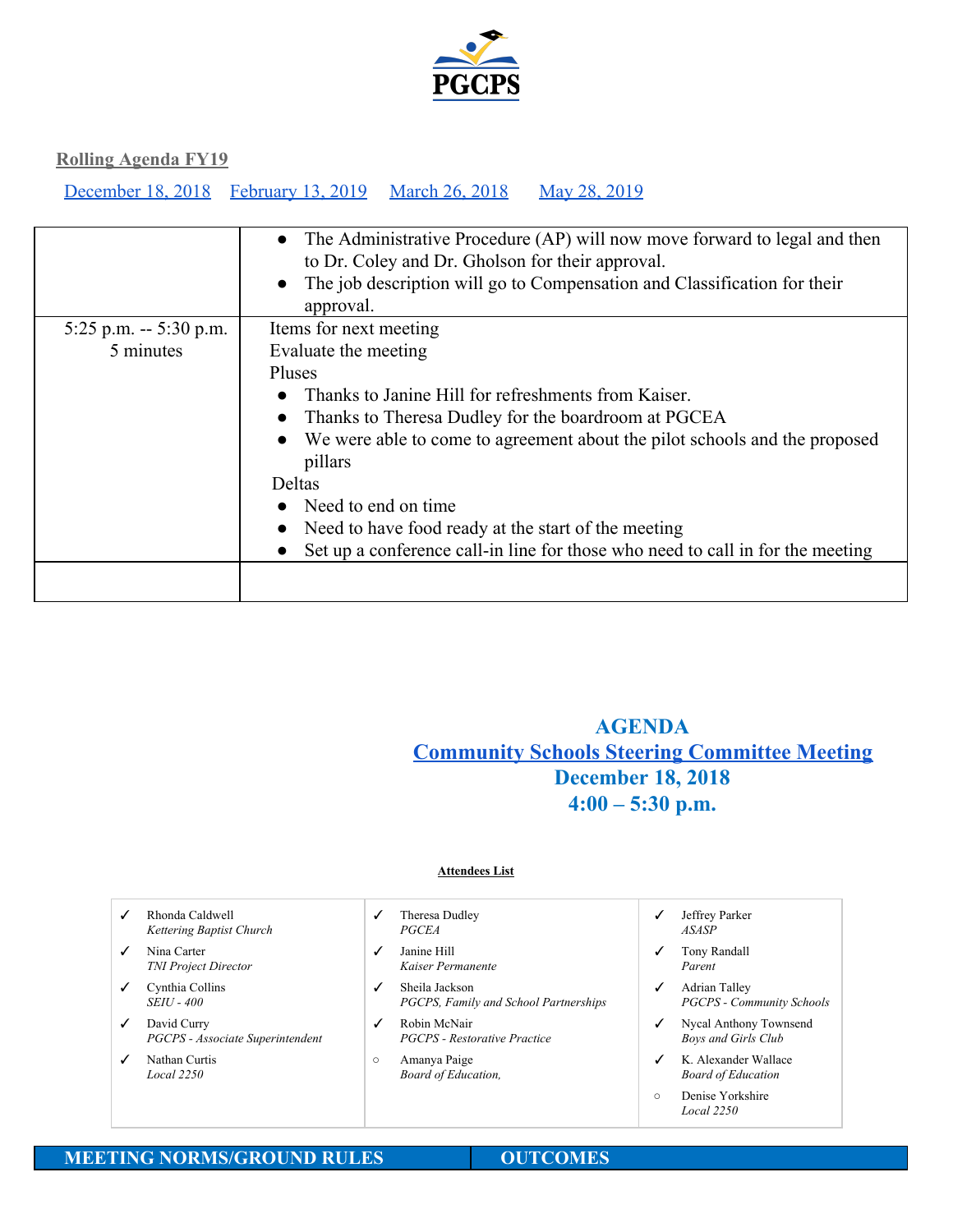

[December 18, 2018](#page-10-0) [February 13, 2019](#page-7-0) [March 26, 2018](#page-5-0) May 28, 2019

- **Respect**: Start and end on time, disagree with ideas - not people - ensure all voices are heard, collaborate
- **Engagement**: Practice active listening, assume positive intent, appreciate input, accept decisions – consensus
- **Responsibility**: Take responsibility for your own learning, share best practices, adopt a no-fault attitude, practice cell phone, and computer etiquette
- **Celebrate**: Our work, accomplishments; affirm each other

## **By the end of this meeting, we will have:**

- 14. Understood the purpose for the meeting
- 15. Met the members of the committee
- 16. Gained an understanding of community schools
- 17. Learned about our role on the committee
- 18. Elected officers for the committee
- 19. Examined draft timeline for community school implementation
- 20. Established some agenda items for next meeting

| <b>TIME</b>             | <b>AGENDA ITEMS</b>                                                                        |  |  |  |
|-------------------------|--------------------------------------------------------------------------------------------|--|--|--|
| 4:00 p.m. $-$ 4:05 p.m. | <b>Review Objectives</b>                                                                   |  |  |  |
| 5 minutes               | <b>Clarify Roles</b>                                                                       |  |  |  |
|                         | Note Taker: Sheila                                                                         |  |  |  |
|                         | Timekeeper: Nycal                                                                          |  |  |  |
| 4:05 p.m. $-4:15$ p.m.  | Setting the Purpose                                                                        |  |  |  |
| 10 minutes              | Introductions                                                                              |  |  |  |
|                         |                                                                                            |  |  |  |
| 4:15 p.m. $-$ 4:25 p.m. | What are Community Schools?                                                                |  |  |  |
| 10 minutes              | Video: Community Schools Animation Video:                                                  |  |  |  |
|                         | https://www.youtube.com/watch?v=P8GaUJEP2h0                                                |  |  |  |
|                         |                                                                                            |  |  |  |
|                         | <b>NOTES:</b>                                                                              |  |  |  |
|                         | Community Schools are a "Place" and a "Process"                                            |  |  |  |
|                         | We will determine what they will "look like, feel like and smell like"<br>$\bullet$        |  |  |  |
|                         | Please read the article about Buck Lodge MS                                                |  |  |  |
|                         | The school is the hub where parents and students go to access what they want               |  |  |  |
|                         | and need                                                                                   |  |  |  |
|                         | Classes for parents on services from birth through college/career -<br>$\circlearrowright$ |  |  |  |
|                         | medical, social services, etc.                                                             |  |  |  |
|                         | Resources for students<br>$\circ$                                                          |  |  |  |
|                         | Questions & Comments:                                                                      |  |  |  |
|                         | Will we target particular schools/types of families?<br>$\circ$                            |  |  |  |
|                         | ANSWER: we will have to decide and target - we will pilot                                  |  |  |  |
|                         | next year and have to decide where                                                         |  |  |  |
|                         | PGCEA is concerned about our implementation because of the<br>$\bigcirc$                   |  |  |  |
|                         | reauthorization of ESSA and the Kirwan commission's focus on                               |  |  |  |
|                         | components of Community Schools as a portion of our school                                 |  |  |  |
|                         | reform/improvement initiatives; e.g. Title I funds will be linked                          |  |  |  |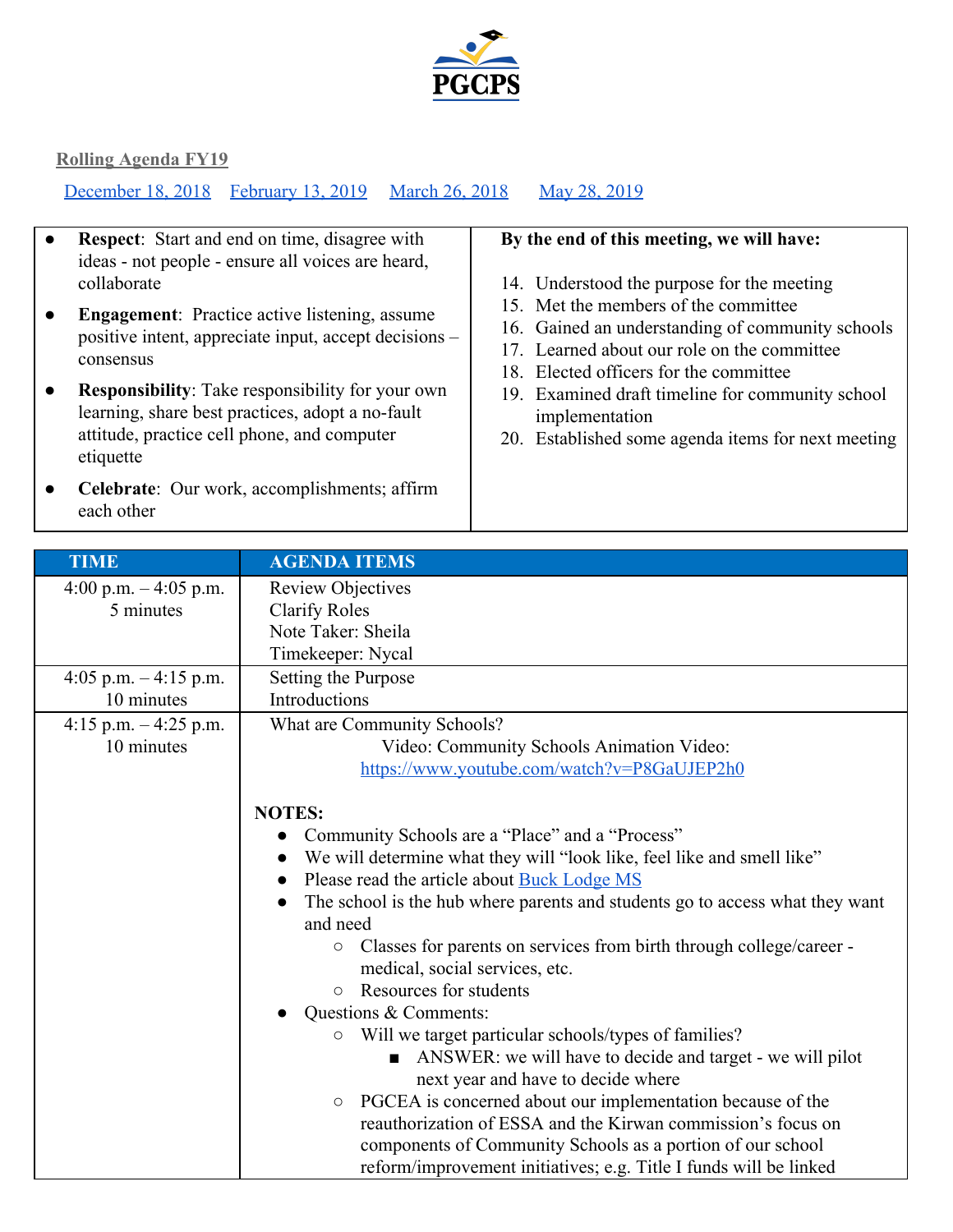

|                                      | What money is already allocated?<br>This year establishment of the Director, coordinators, etc.<br>What money will be allocated for the future?<br>$\circ$<br>Planning for helping the schools to be selected for next year for<br>evening events<br>Types of staff<br>Consider space inside schools<br>$\bigcirc$<br>QUESTION: Will they mirror TNI?<br>$\bigcirc$<br>$TNI@Schoolwill continue in its 40 schools but will partner to$<br>provide support through lead CRAs<br><b>QUESTION:</b><br>$\circ$<br>How do we ensure fidelity to the model?<br>Some of our schools are in areas that cannot receive support<br>from TNI<br>QUESTION: Can MNCPP be a partner for space and services?<br>О<br>$\blacksquare$ Yes |                    |                  |  |  |
|--------------------------------------|--------------------------------------------------------------------------------------------------------------------------------------------------------------------------------------------------------------------------------------------------------------------------------------------------------------------------------------------------------------------------------------------------------------------------------------------------------------------------------------------------------------------------------------------------------------------------------------------------------------------------------------------------------------------------------------------------------------------------|--------------------|------------------|--|--|
|                                      | <b>Action Items</b>                                                                                                                                                                                                                                                                                                                                                                                                                                                                                                                                                                                                                                                                                                      | Due Date           | Assigned         |  |  |
|                                      | <b>Share the Kirwin Commission language about</b><br>community schools<br>$\triangledown$ Done added to shared folder 12/19/18                                                                                                                                                                                                                                                                                                                                                                                                                                                                                                                                                                                           | January 7,<br>2019 | Adrian<br>Talley |  |  |
| 4:25 p.m. $-4:55$ p.m.<br>30 minutes | Understanding the Board of Education Policy<br>Knowing our role<br>Electing a Vice-Chair and Secretary<br>Length of Service on the steering committee<br><b>NOTES:</b><br>Review of the Policy and required practices:<br>○ Established that we will have Community Schools<br>Confirmed BOE and CEO support<br>О<br>Established the CSSC and requirements<br>$\bigcirc$<br>Elected a Vice-Chair and Secretary<br><b>Chair: Adrian Talley</b><br>$\circ$<br>Vice Chair: Theresa Dudley<br>$\bigcirc$<br>Secretary: Sheila Jackson<br>$\circ$                                                                                                                                                                             |                    |                  |  |  |
|                                      | <b>Action Items</b>                                                                                                                                                                                                                                                                                                                                                                                                                                                                                                                                                                                                                                                                                                      | Due Date           | Assigned         |  |  |
|                                      |                                                                                                                                                                                                                                                                                                                                                                                                                                                                                                                                                                                                                                                                                                                          |                    |                  |  |  |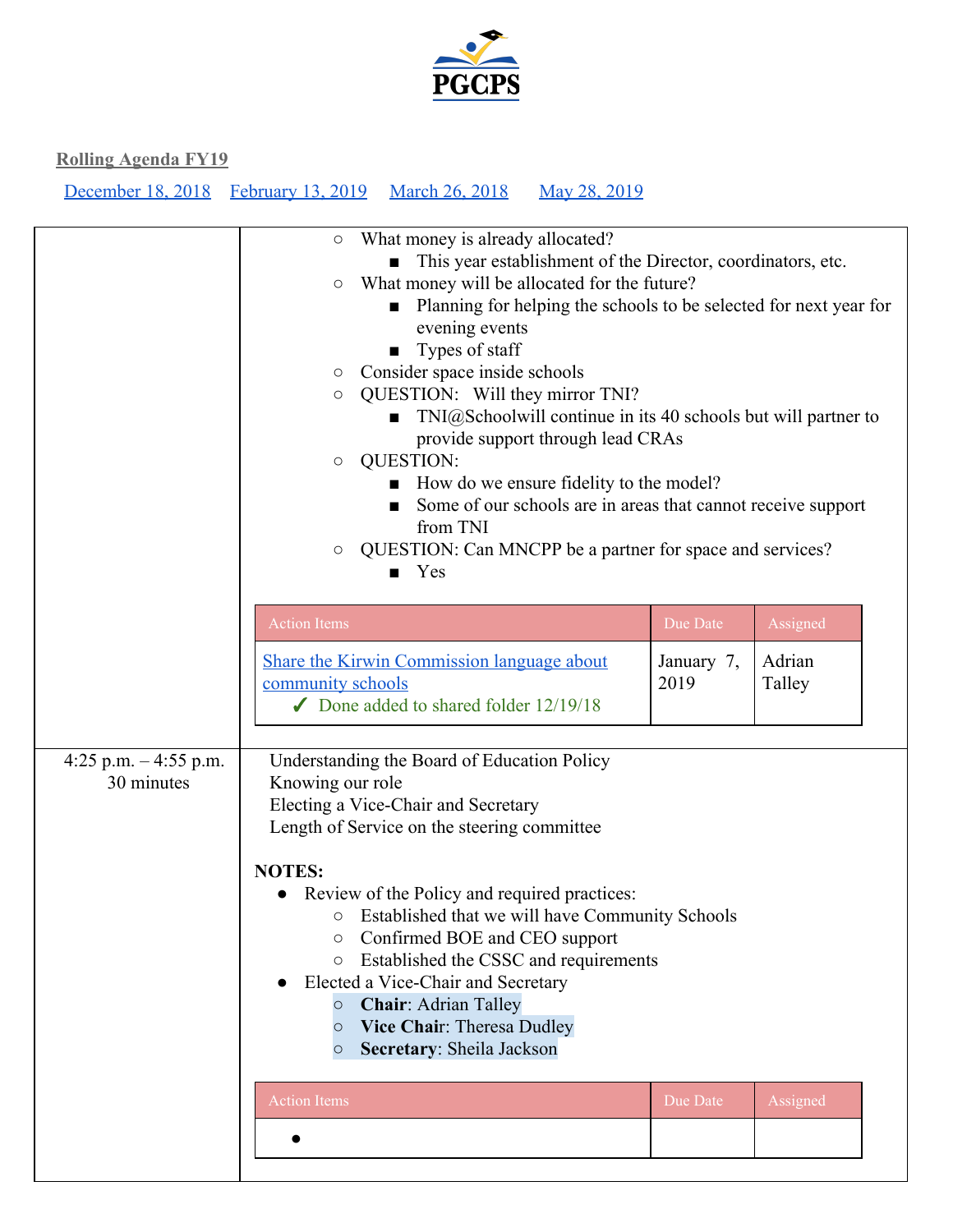

| 4:55 p.m. $-$ 5:05 p.m.<br>10 minutes | Proposed Timeline for Community School Implementation shared by AT<br><b>NOTES:</b><br>Possible field trips<br>Development of a community needs assessment                                                                                                                                                                                                                                                                                                                                                                                                                                                                                                                                                                                                                                                                                          |                     |                                |
|---------------------------------------|-----------------------------------------------------------------------------------------------------------------------------------------------------------------------------------------------------------------------------------------------------------------------------------------------------------------------------------------------------------------------------------------------------------------------------------------------------------------------------------------------------------------------------------------------------------------------------------------------------------------------------------------------------------------------------------------------------------------------------------------------------------------------------------------------------------------------------------------------------|---------------------|--------------------------------|
|                                       | <b>Action Items</b>                                                                                                                                                                                                                                                                                                                                                                                                                                                                                                                                                                                                                                                                                                                                                                                                                                 | Due Date            | Assigned                       |
|                                       | Theresa Dudley will find out if NEA can<br>support our field trip/site visit experiences                                                                                                                                                                                                                                                                                                                                                                                                                                                                                                                                                                                                                                                                                                                                                            |                     | <b>TD</b>                      |
|                                       | Theresa Dudley and Nina Carter will share<br>needs assessment tools currently in use                                                                                                                                                                                                                                                                                                                                                                                                                                                                                                                                                                                                                                                                                                                                                                |                     | Nina $\&$<br>TD                |
|                                       | Sheila Jackson will share information about<br>Comer schools with the whole group                                                                                                                                                                                                                                                                                                                                                                                                                                                                                                                                                                                                                                                                                                                                                                   |                     | Sheila<br>$\bullet$<br>Jackson |
| $5:05-p.m. - 5:15 p.m.$<br>15 minutes | Creating an Administrative Procedure<br>Creating Community Schools Coordinator job description<br><b>NOTES:</b><br>Need to establish the level/union of the Coordinator<br>University of Dayton and The Dayton Foundation - Community schools<br>implementation process shared by Nina<br>The CSC must be able to manage him/herself<br>The CSC needs to be able to use data<br>Need to think about the level of the CSC and that person's ability to<br>communicate with people outside of the school<br><b>QUESTIONS:</b><br>Who will determine which school each coordinator will go to?<br>O<br>Will the coordinators be selected before the schools are selected?<br>$\circ$<br>Isn't the goal to improve student achievement and growth?<br>$\circ$<br>Depending on who delivers the message and leads the work<br>determines program success |                     |                                |
|                                       | <b>Action Items</b>                                                                                                                                                                                                                                                                                                                                                                                                                                                                                                                                                                                                                                                                                                                                                                                                                                 | Due Date            | Assigned                       |
|                                       | We will receive a Google Doc link from AT or<br>Lindsay for<br>Draft AP<br><b>Community Schools Coordinator job</b>                                                                                                                                                                                                                                                                                                                                                                                                                                                                                                                                                                                                                                                                                                                                 | January 29,<br>2019 | AT or<br>Lindsay               |